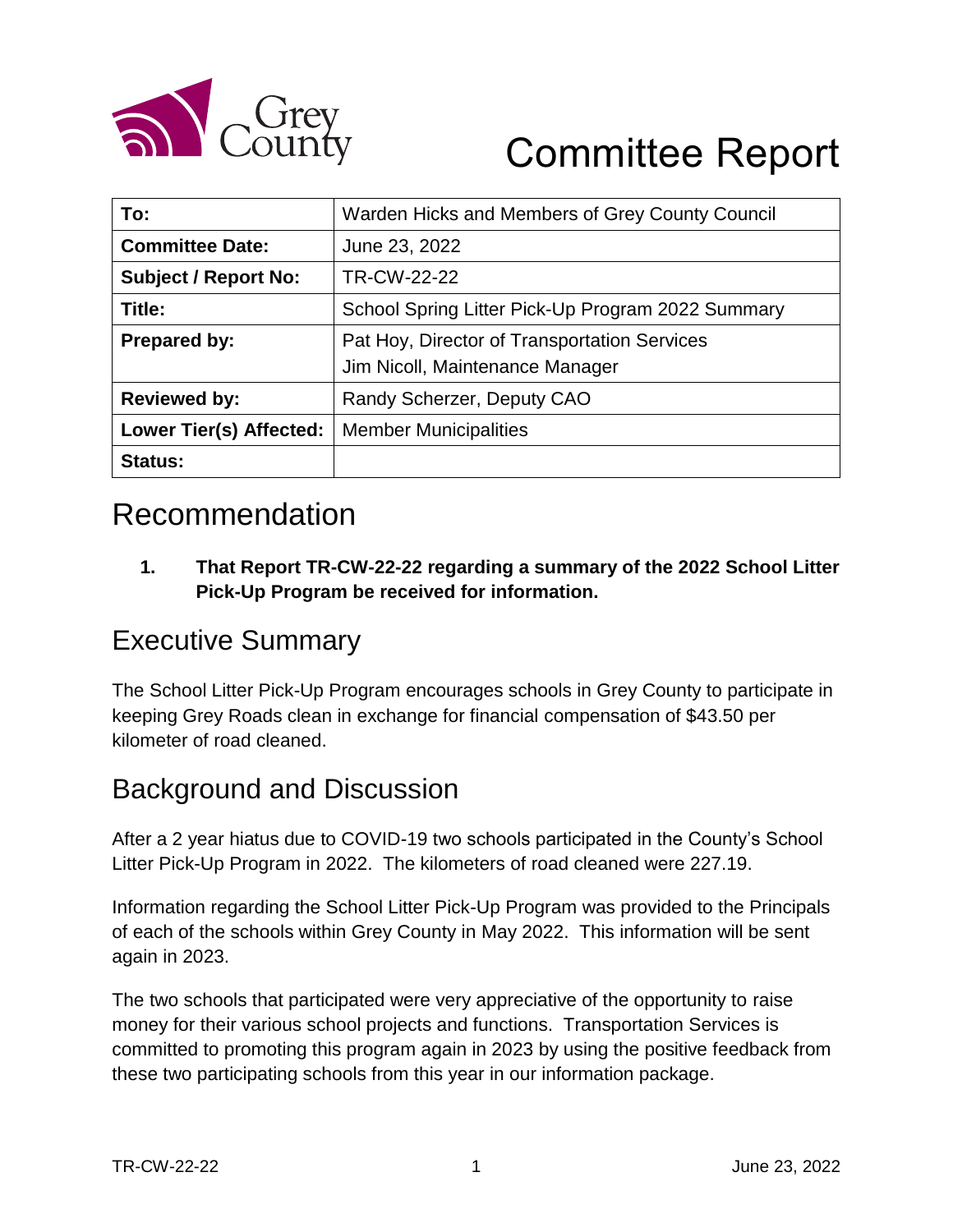| <b>School</b>                      | <b>Number of Student</b><br><b>Participants</b> | <b>Kilometers of</b><br><b>Road Cleaned</b> | <b>Financial</b><br><b>Compensation</b><br><b>Earned</b> |
|------------------------------------|-------------------------------------------------|---------------------------------------------|----------------------------------------------------------|
| <b>Hillcrest Elementary School</b> | 125                                             | 149.38                                      | \$6,498.03                                               |
| <b>Osprey Central School</b>       | 61                                              | 77.60                                       | \$3,375.60                                               |
| <b>Total</b>                       | 186                                             | 227.19                                      | \$10,060.25                                              |

### Legal and Legislated Requirements

None.

#### Financial and Resource Implications

Grey County paid a total sum of \$10,060.25 to the participating schools in 2022. Transportation Services budgeted \$25,000.00 for Litter Pick-Up. This includes Grey County staff time and materials for all litter pick-up related activities.

### Relevant Consultation

☐ Internal

#### ☒ External

Alexandra Community School, Beaver Valley Community School, Beavercrest Community School, Bluewater District School Board, East Ridge Community School, Egremont Community School, Georgian Bay Community School, Grey Highlands Secondary School, Highpoint Community School, Hillcrest Elementary School, Holland-Chatsworth Central School, Holy Family School, John Diefenbaker Senior School, Macphail Memorial Elementary School, Normanby Community School, Notre Dame School, Osprey Central School, Owen Sound District Secondary School, Spruce Ridge Community School, St. Peter's & St. Paul's School, St. Mary's High School, Sullivan Community School.

#### Appendices and Attachments

2022 School Spring Litter Pick-Up Hillcrest Elementary School Location Map 2022 School Spring Litter Pick-Up Osprey Central School Location Map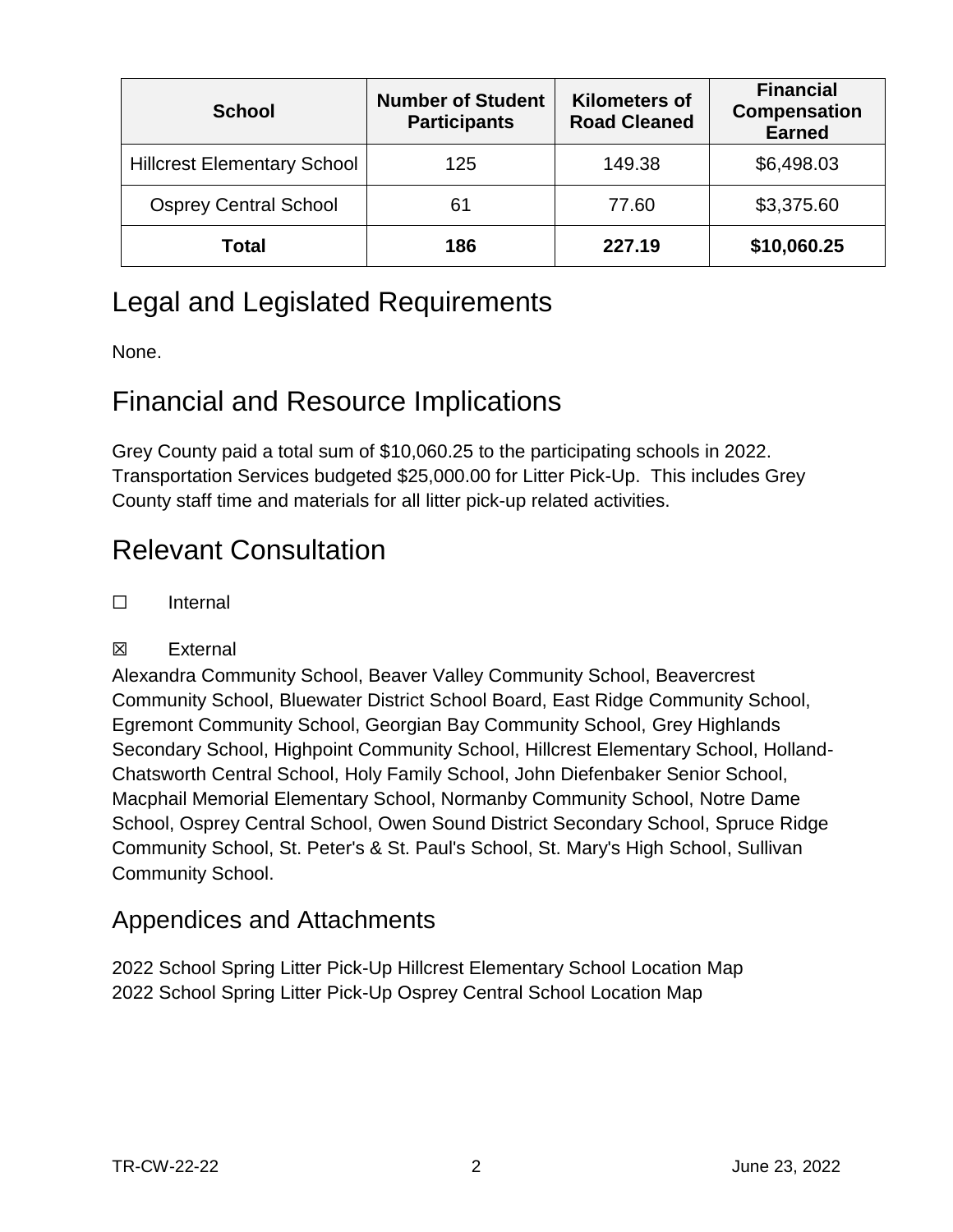# School Spring Litter Pick-Up Program 2022 Map Hillcrest Elementary School